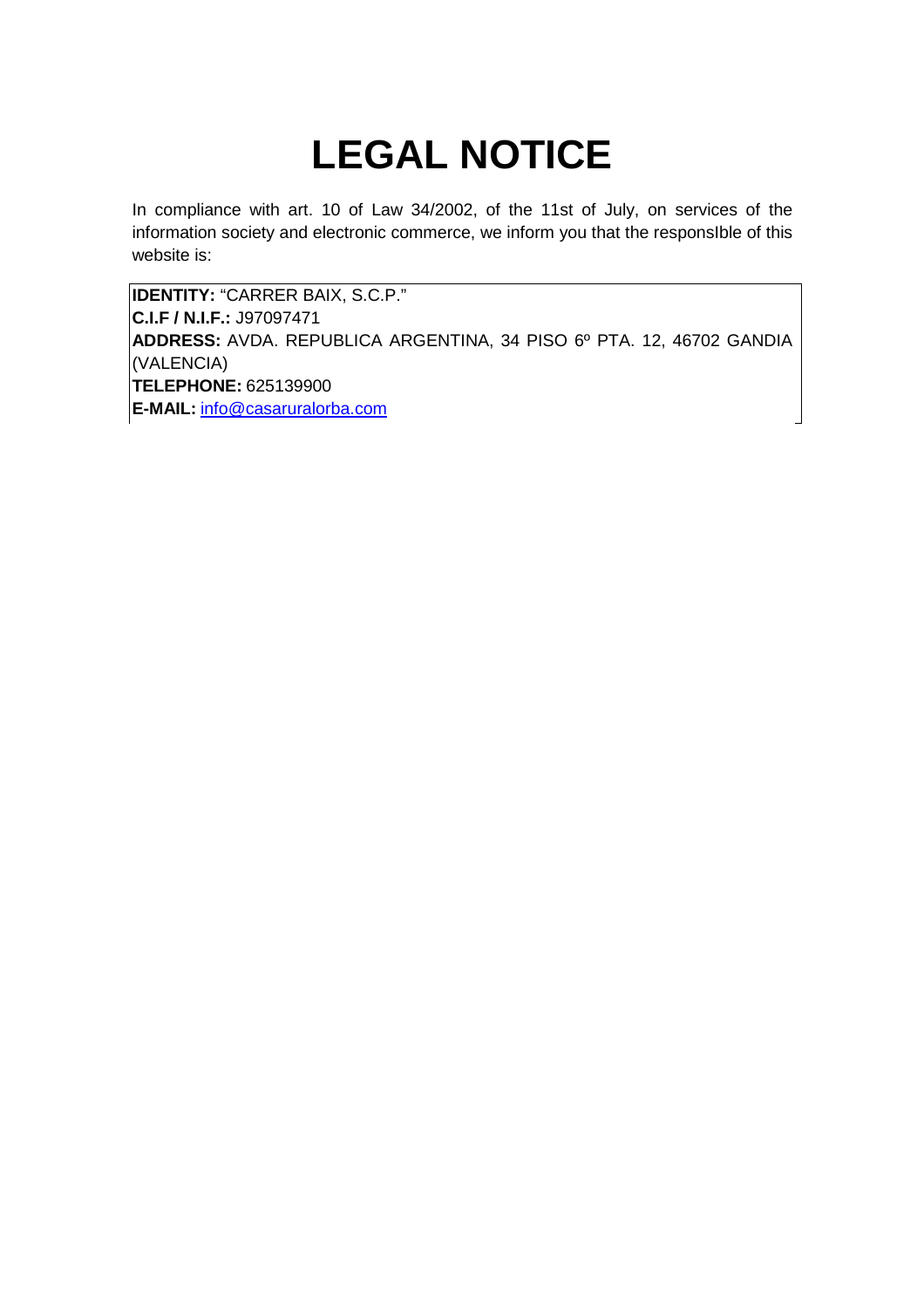## **COOKIES POLICY**

#### **COOKIES INFORMATION:**

Cookies are files that can be downloaded on your equipment via webpages. They are tools with an important role in providing numerous services in the information society. Among others, they allow a webpage to store and recover information about the browsing habits of a user or their equipment and, depending on the information obtained, this can be used to recognise the user and improve the service offered.

#### **STATISTICS FROM GOOGLE´S SITE:**

Depending on the entity managing the domain to which the cookies obtained are sent and processed, we can distinguish between two types: own cookies and third party cookies. A second classification also exists depending on the period of time they remain stored on the client browser, being treated as either session ID cookies or persistent cookies. Finally, there exists another classification with five types of cookies, according to the purpose of obtaining the data to be processed: technical cookies, personalisation cookies, analysis cookies, advertising cookies, behavioural advertising cookies.

#### **COOKIES USED ON THE WEBSITE:**

Hereafter the cookies being used in this portal shall be identified as well as their type and function: A technical type personal cookie called PHPSESSID necessary for correct browsing through the webpages. Google Analytics cookies, a web analytics service developed by Google, which allows the monitoring and analysis of traffic on the websites. On your browser you shall observe four cookies from this service. According to the previous classification these are own, session ID and analysis cookies. You can find more information concerning these and how to disable the use of these cookies here: http://www.google.es/intl/es\_ALL/analytics/learn/privacy.html. By means of the web analysis no personal data is obtained guaranteeing protection the privacy of persons who browse the web. The information obtained is about the number of users accessing the web, webpages viewed, the frequency and repetition of viewing, duration, browser used, service provider, the language, terminal used, or the city to which your IP address is assigned. This information allows this portal to provide a better and more appropiated service.

#### **HOW TO MODIFY THE COOKIES CONFIGURATION:**

You can restrict, block or delete from this site or any other webpage, using your browser. On each browser the operation is different; the Help Function will show you how to do this.

- **Internet Explorer\***
- **Firefox**
- **Chrome**
- **video showing how to configure browser for CHROME**
- **Safari: http://www.apple.com/es/privacy/use-of-cookies/**

**\*How to configure cookies for Internet Explorer.**

**What are cookies?**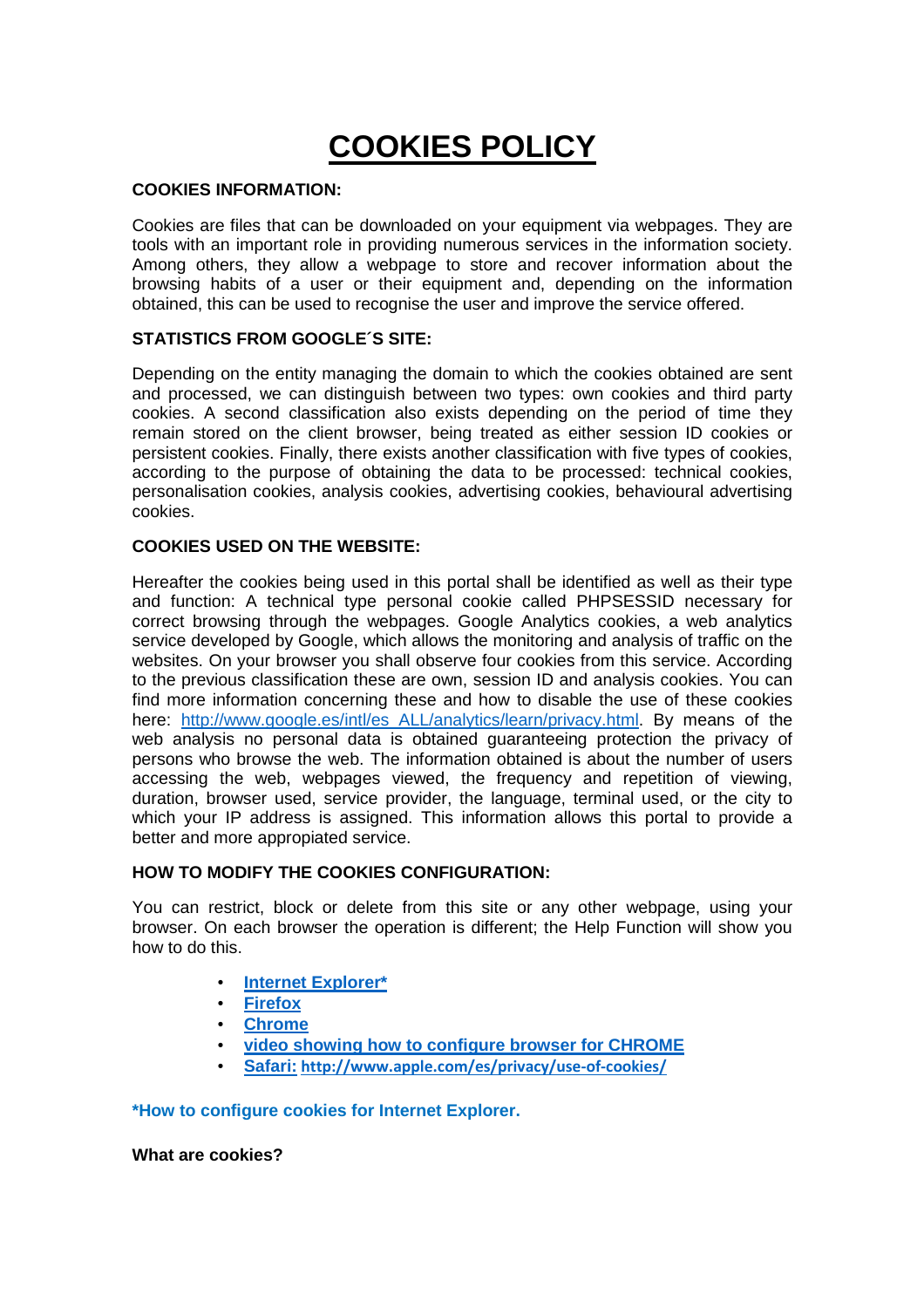Cookies are small files put on your PC by webpages to store information about your preferences. Cookies can improve your browsing experience letting webpages remember your preferences and letting you avoid having to login to a new session every time you visit certain pages. However, some cookies can put your privacy at risk by tracking those sites you visit.

- **To delete cookies**
	- 1. In Internet Explorer, select the **Tools** button, highlight **Security**, and select **Delete browser history**.
	- 2. Select the checkbox **Cookies and website data**, and select **Delete**.
- **To delete cookies for Internet Explorer 8**
	- 1. In Internet Explorer, select the **Security** button, and then select **Delete browser history**.
	- 2. Select the checkbox next to **Cookies**.
	- 3. Select the checkbox **Preserve data from favourite websites** if you do not wish to delete cookies associated with websites in your **Favourites** list.

#### **Block or allow cookies**

.

If you do not want sites to store cookies on your PC, you can block cookies. However, blocking cookies could impede some sites from showing up correctly. Or you may receive a message from the site informing you that you have to allow cookies to see the page.

- **To block or allow cookies for Internet Explorer 11 for Window 10**
	- 1. In Internet Explorer, select the **Tools** button, and then select **Internet options**.
	- 2. Select the **Privacy** tab, and under **Configuration**, select **Advanced** and select that you wish to allow, block or if you wish to be alerted for first and third party cookies.
- **To block or allow cookies**
	- 1. In Internet Explorer, select the **Tools** button, and then select **Internet options**.
	- 2. Select the **Privacy** tab, and under **Configuration**, slide the control all the way to the top to block all cookies (or all the way down to allow all cookies), afterwards select **OK**.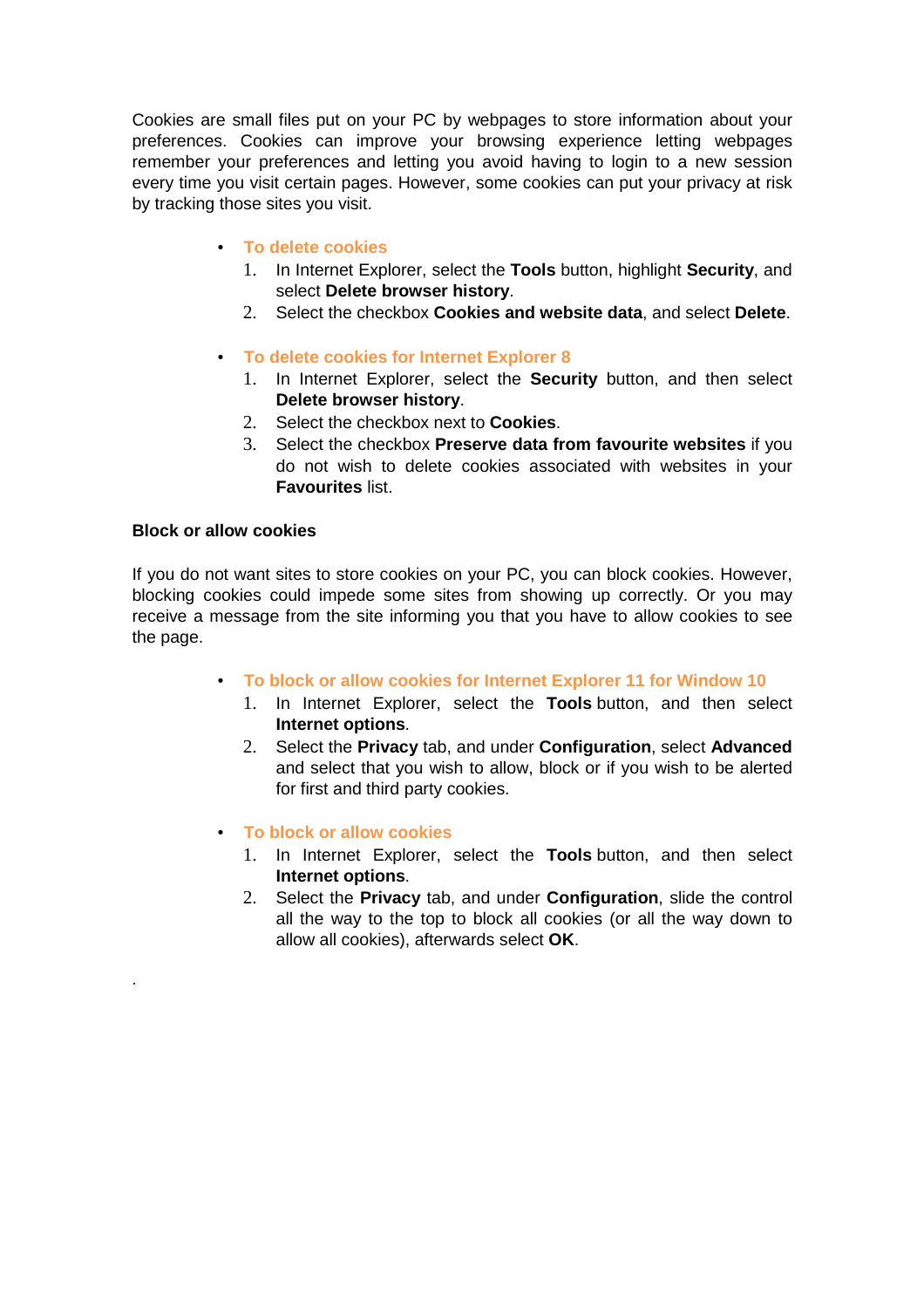## **GENERAL CONDITIONS OF WEBSITE:**

## **WWW.CASARURALORBA.COM**

#### **1.- AIM**.

These conditions for general use (henceforth CGU), regulate the access and use of the Website under the domain www.casaruralorba.com (henceforth Website), owned by "**CARRER BAIX, S.C.P.**" (henceforth **LA CASA DEL CARREBAIX**), made available to the users (henceforth User/s).

If you have any questions or concerns regarding the use and access to the Website or these CGU, you can contact us through the contact information published in the Legal Notice.

#### **2.- COMPLIANCE WITH THESE GENERAL CONDITIONS:**

The use of this Website implies the full acceptance by the **User** of the existing CGU at the time the **User** accessed to this Website. If they are not accepting of any of the conditions established herein they should abstain from using the Website.

Accordingly, the User shall carefully read the CGU each time they decide to use the Website.

In any case, **LA CASA DEL CARREBAIX** reserves the right to modify, without prior notice and at any time the CGU. Similarly, **LA CASA DEL CARREBAIX** reserves the right to suspend, interrupt, or cease to operate the Website at any time.

By **"Website use"**, it is meant all **Users** accessing and browsing this Website independently of filling the registration forms.

#### **3.- CONDITIONS FOR ACCESS AND USE OF THE WEBSITE AND ITS CONTENTS.**

The access to the Website and/or the Contents included in it, does not imply any kind guarantee with respect to suitability of the Website and/or the Contents included in it, for specific or particular purposes of the **Users**.

**LA CASA DEL CARREBAIX** may establish additional limitations and/or conditions for use and/or access to the Website and/or the Contents, which shall be observed at all times by **Users**.

#### **3.1.- Access and Use of the Website.**

Unless otherwise provided, the use of the Website shall be free of charge, without prejudice to the connection through the corresponding telecommunications network contracted by the **User**.

The **User** admits to being over the age of eighteen years, therefore is conscious of and voluntarily and explicitly accepts that the use of the Website is done at all times under only their own exclusive responsibility.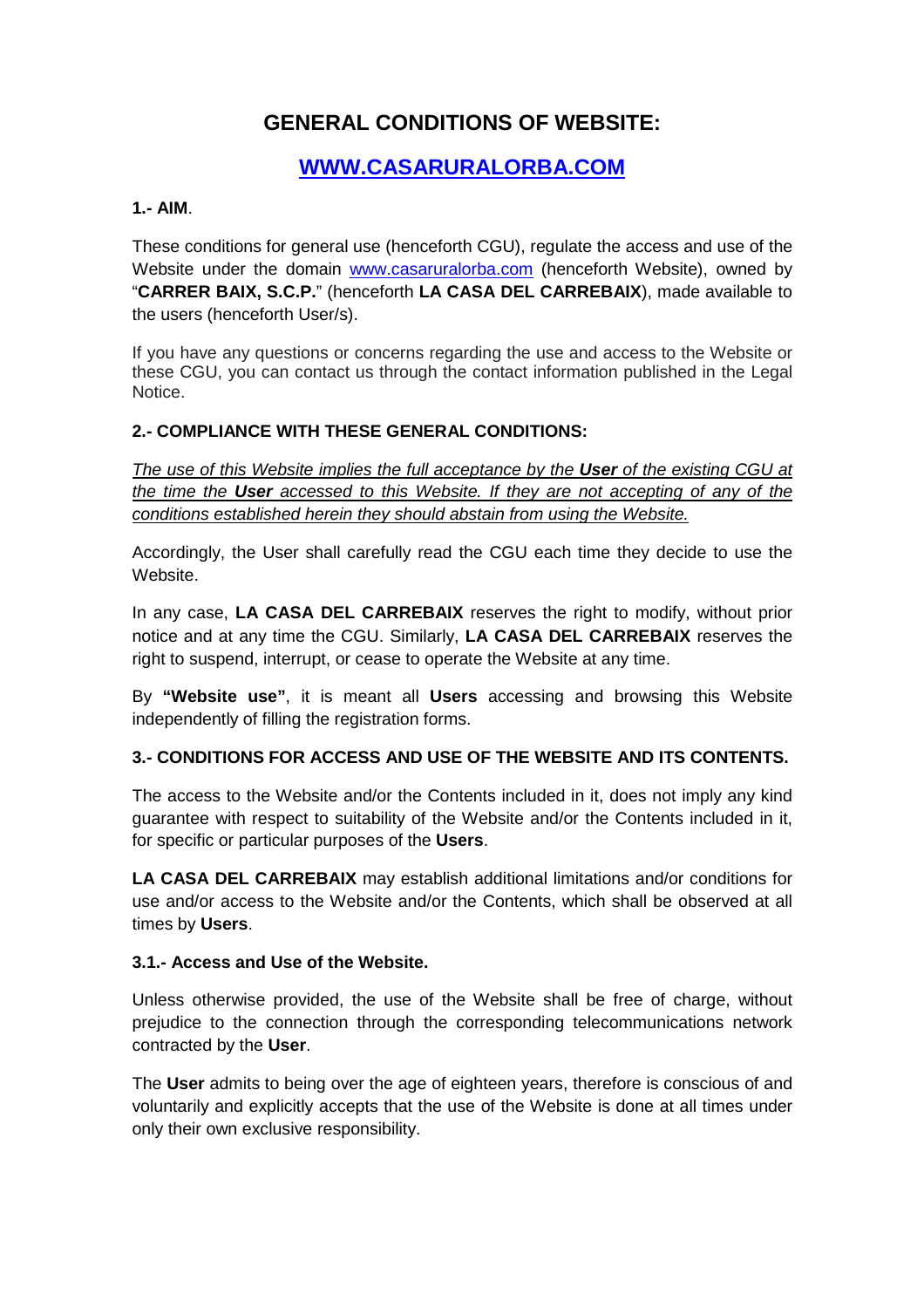The **User** is obliged to comply with the CGU, as well as to comply with the special notices or instructions found on the Website and to act always in accordance to the law, good practice and the responsibilities of good faith, employing their maximum attention taking into account the nature and compensation of the service they enjoy. To this effect, they shall abstain from using the Website in any way that can block, damage or deteriorate the normal functioning of the Website, the property or right of **LA CASA DEL CARREBAIX**, suppliers, distributers, other Users, or any third party in general.

Specifically and without causing any restriction to the obligation assumed by the **User** complying in a general nature with the previous section, the **User** is obliged during the use of the Website:

- a) Do not introduce, store or disseminate, on or from the Website, any information or material that is defamatory, offensive, obscene, threatening, xenophobic, pornographic, apologia for terrorism, incites violence, discriminatory to race, sex, ideology, religion or that in some way subverts public order, fundamental rights, public liberty, honour, privacy or the appearance of third parties and in general the current legislation.
- b) Do not introduce, store or disseminate via the Website any computer program, data, virus, code or any other instrument or electronic or physical device capable of causing harm to the Website, any of the services, or any of the equipment, systems or networks of **LA CASA DEL CARREBAIX**, of any User, of the Suppliers or Distributers of **LA CASA DEL CARREBAIX** or in general of any third party, capable of causing any type of alteration or prevent the normal functioning of the Website.
- c) Do not introduce, store or disseminate via the Website any content that infringes intellectual and industrial property right, or the rights of a third party, or in general, any content to which they do not exercise the rights, in accordance with the law, to make available to third parties.

#### **3.2.- Access and Use of Content.**

The Contents of the Website are available to the **User** with information sourced from its own and third parties.

**LA CASA DEL CARREBAIX** ensures that the Contents are of the highest possible quality and are reasonably updated, but does not guarantee the usefulness, accuracy, comprehensiveness, pertinence and/or relevance of the Contents.

#### **4.- INTELLECTUAL AND INDUSTRIAL PROPERTY RIGHTS.**

Via the CGU no intellectual or industrial property rights about the Website or any of its integrated elements are conceded, and are expressly forbidden to the **User** their copy, transformation, public communication, making available, extraction, reuse, forwarding, or the use in any form, along any means or procedure, from any of them, unless in those cases where it is legally permitted or is authorised by the owner of the corresponding rights.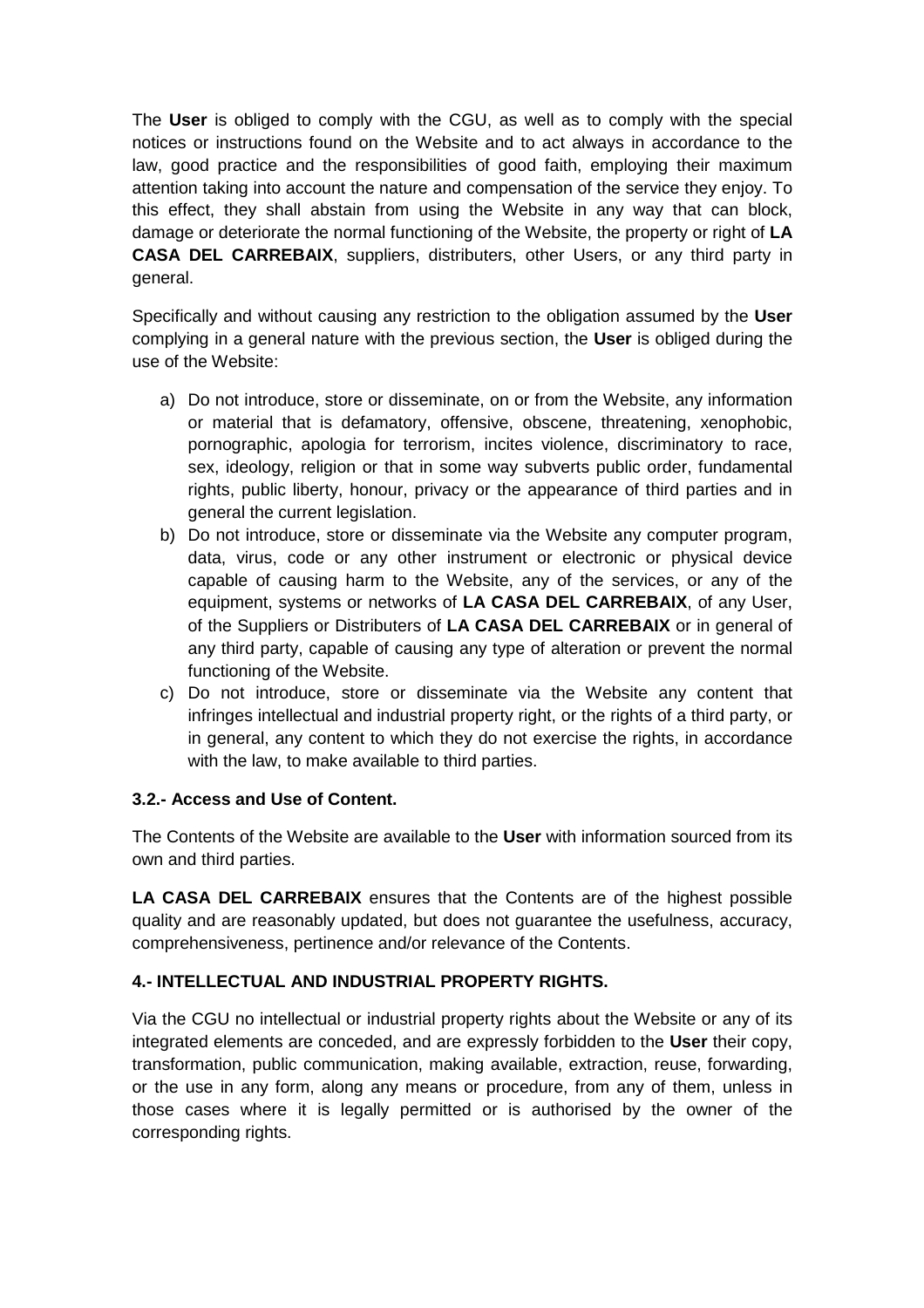The **User** shall be able to display and obtain a temporary private copy of the Contents for their exclusive personal and private use on their computer systems (software and hardware), provided without the purpose to develop any commercial or professional activities. The **User** should abstain from obtaining, or attempting to obtain, the Contents through means or procedures different to those that in each case was made available or indicated for that purpose or those that they usually use on the Internet (as long as these latter do not put at risk of damage or deactivation of the Website). The **User** should respect, at all times, all the intellectual and industrial property rights concerning the Website, owned by **LA CASA DEL CARREBAIX** or third parties.

#### **5.- DISCLAIMER OF GUARANTEES AND RESPONSIBILITY.**

#### **5.1.- Disclaimer of Guarantees and Responsibility for the Functioning of the Website.**

**LA CASA DEL CARREBAIX** does not guarantee the availability and continuity of the functioning of the Website and the services and Contents found in it, or that the content on the Website is updated, being exempted from all responsibility for damages or harm, of any nature, that could arise from such circumstances.

**LA CASA DEL CARREBAIX** shall carry out, providing circumstances do not arise that make it impossible or of difficult implementation, and as soon as having been notified of the errors, disconnections and/or lack of updating of the Contents, all those actions meant to rectify the errors, re-establish communication and/or update the referred to contents.

Likewise, **LA CASA DEL CARREBAIX** does not guarantee either the technical reliability of its Website, nor the access to its different pages, and in the same way being exempted of all responsibility for any damages or harm, of any nature, that could arise from this cause.

Furthermore, **LA CASA DEL CARREBAIX** is not responsible for the possible security flaws or deficiencies that may arise from use of a browser by a **User,** which was not properly updated or secured or for the damages, errors or inaccuracies that may arise from the malfunctioning of it.

With the aim of reducing the risk of introducing a virus onto the Website, use virus detection programs to control all of the Contents introduced to the Website. Nevertheless, **LA CASA DEL CARREBAIX** does not guarantee the absence of viruses, or other elements on the Website introduced by third parties external **LA CASA DEL CARREBAIX** that may cause alterations to the hardware or software systems of the Users or in the digital documents and catalogues contained within its systems. As a result, **LA CASA DEL CARREBAIX** shall not be under any circumstances responsible of any damages or harm, of any nature, which may derive from the presence of a virus or other elements that can produce alterations in the software or hardware systems, files or catalogues of the Users.

**LA CASA DEL CARREBAIX** employs various protection measures to protect the Website, the gathered data and the Contents against digital, attacks from third parties. Nevertheless, **LA CASA DEL CARREBAIX** does not guarantee that unauthorised third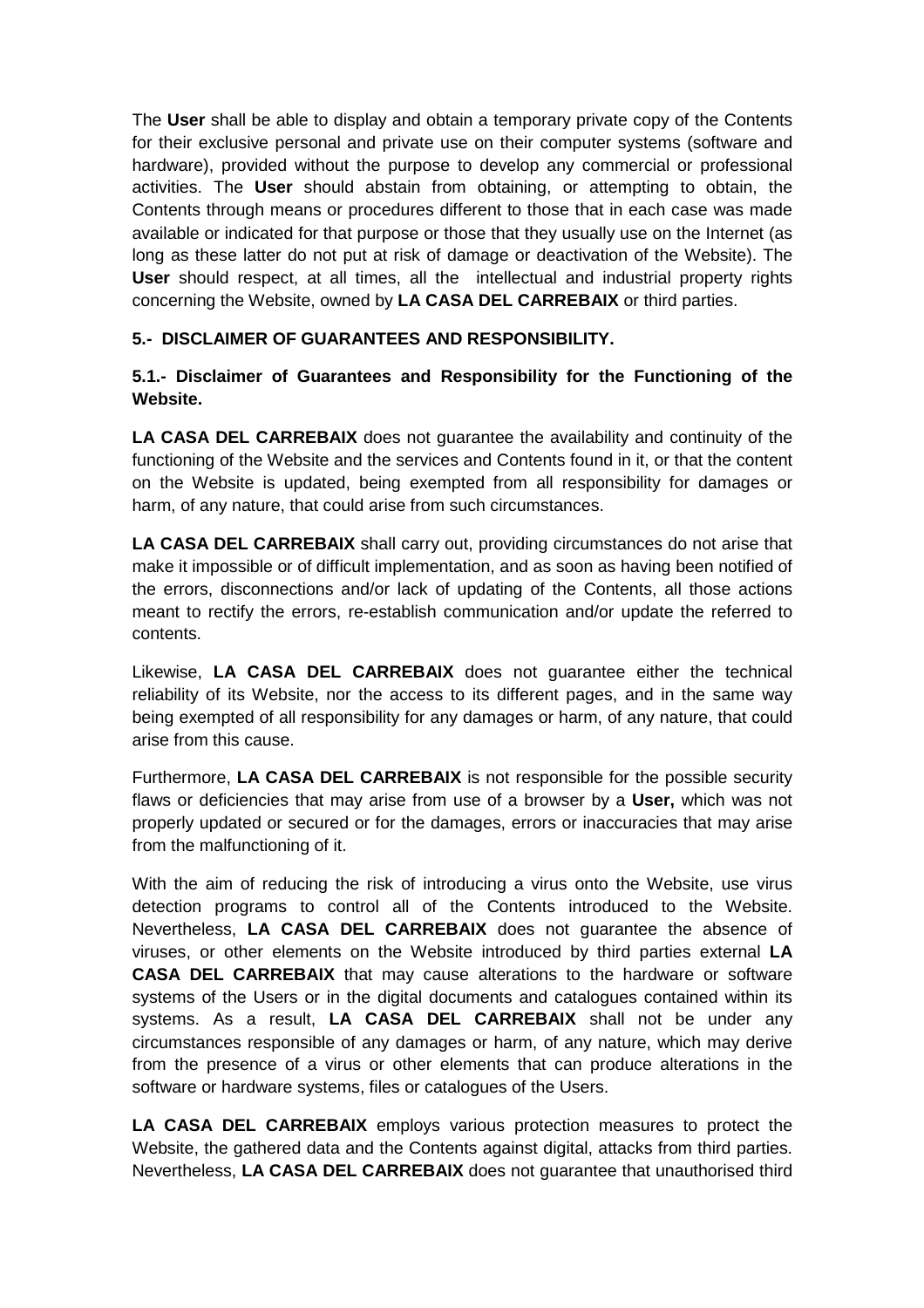parties could have access to the type of browsing and use of the Website enjoyed by the User or the conditions, characteristics and circumstances in which they are made. As a result, **LA CASA DEL CARREBAIX** shall not be in any case responsible for the damages or harm that may be derived from such unauthorised access.

**LA CASA DEL CARREBAIX** shall not be in any case responsible for the use that the Users and/or third parties could put the Website or the Contents to, nor the damages and harm that could derive from it.

#### **5.2.- Disclaimer of Guarantees and Responsibility for the Contents.**

**LA CASA DEL CARREBAIX** does not edit Contents published by third parties on the Website and, as a consequence, does not guarantee nor be responsible for the legality, reliability, usefulness, veracity, accuracy comprehensiveness and relevance of such Content, as well as the Contents owned by **LA CASA DEL CARREBAIX**. **LA CASA DEL CARREBAIX** shall not be, in any circumstances, responsible for any damages or harm that may be derived from: (i) the absence of legality, reliability, accuracy, comprehensiveness and/or relevance of the Contents caused from third parties and its own; (ii) the inadequacy for any reason and the disappointing of expectations generated by the Contents; (iii) decisions or actions taken or avoided on the part of the User, trusting in the information or data provided in the Contents, including without limitation, the loss of profits or business opportunities.

#### **6.- HYPERLINKS**

Those people proposing to establish Hyperlinks between their web page and the Website should observe and comply with the following conditions:

- i) It shall not be necessary to seek prior authorisation when the Hyperlink only allows access to the homepage of the Website, but shall not be able to reproduce it in any way. Any other type of Hyperlink shall require the unequivocal, express and written authorisation from **LA CASA DEL CARREBAIX**.
- ii) The web page on which the Hyperlink is established can only contain strictly the necessary to identify the destination of the Hyperlink.
- iii) The web page on which the Hyperlink is established shall not contain illicit information or content, contrary to morality and generally accepted good practice and to public order, as well as not containing content contrary to any rights of third parties.
- iv) **LA CASA DEL CARREBAIX** reserves the right to block the Hyperlinks directed to the Website which do not have previous express permission even when complying with the provisions described in this point of the General Conditions.

#### **7.- ACTIONS IN CASE OF BREACH OF CONTRACT.**

**LA CASA DEL CARREBAIX** reserves the right to exercise all lawful available action to demand the responsibilities that derive from the breach of contract of any of the provisions of these General Conditions of the Website by a User.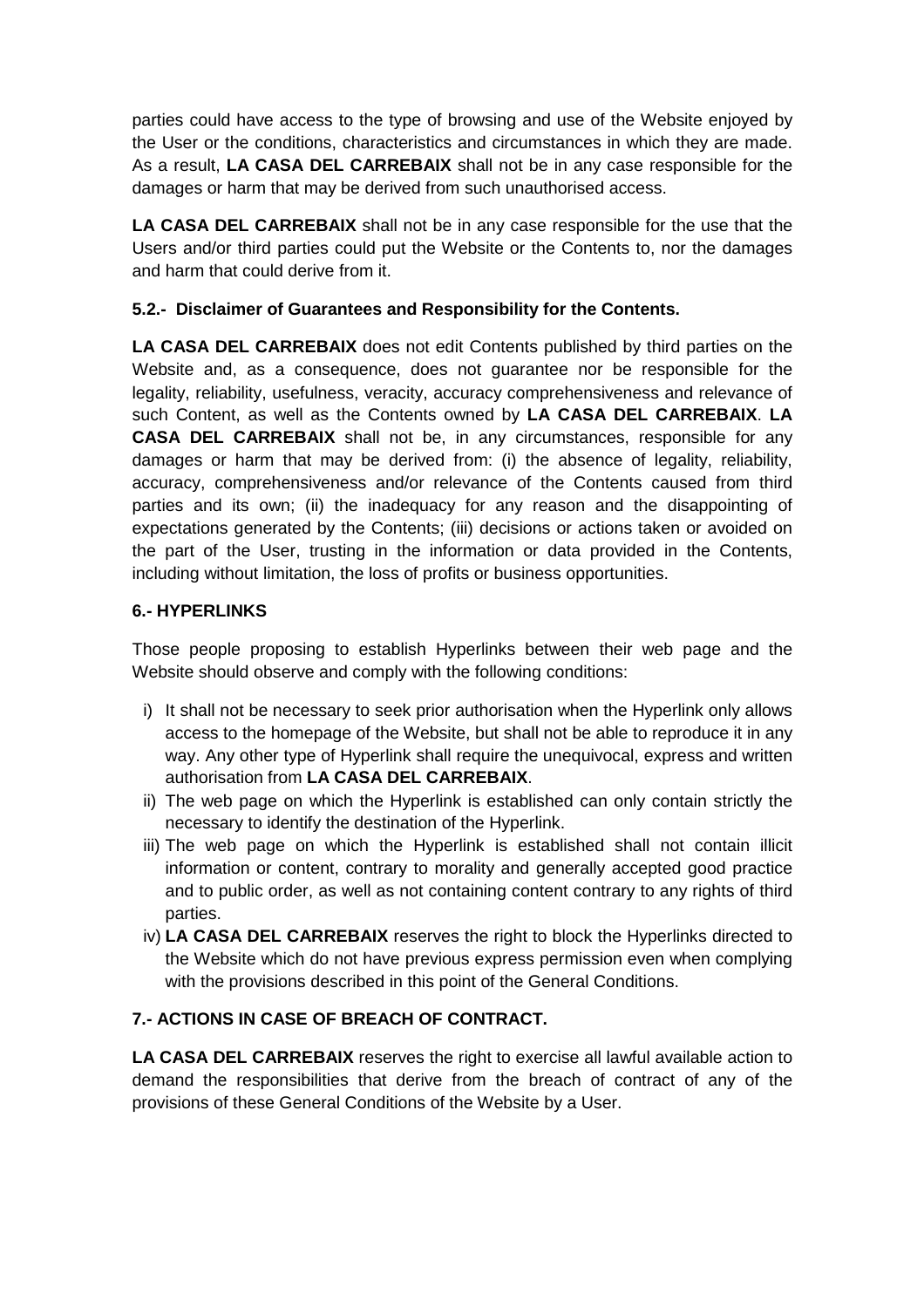#### **8.- PARTIAL NULITY.**

The declaration of any of the clauses contained within these General Conditions as null, invalid or ineffective shall not affect the validity or effectiveness of the remaining, which shall continue to be binding between the parties.

#### **9.- APPLICABLE LAW AND JURISDICTION.**

The present CGU govern in accordance with Spanish legislation.

Any controversy relative to the terms of use and access to this Website contained in the present document of the CGU of the Website, the parties submit, expressly relinquishing any other jurisdiction that may correspond to them, unless legal necessity determines otherwise, to the Courts of Gandia.

#### **10.- NOTIFICATIONS.**

For notifications, **LA CASA DEL CARREBAIX** designates as point of contact specified in the Legal Notice.

The email provided by the User during the registration process on the Website, shall be used by **LA CASA DEL CARREBAIX** to affect the practice of notifying the User.

The **User** is obliged to diligently maintain those details respecting to notifications referenced in this here clause.

All the Notifications affected by **LA CASA DEL CARREBAIX** to the **User** shall be considered legitimately affected if they have been made employing the details and through the means previously indicated. **LA CASA DEL CARREBAIX** shall not be responsible for any harm that could pass due to the violation of the User in their obligation to maintain their contact details updated.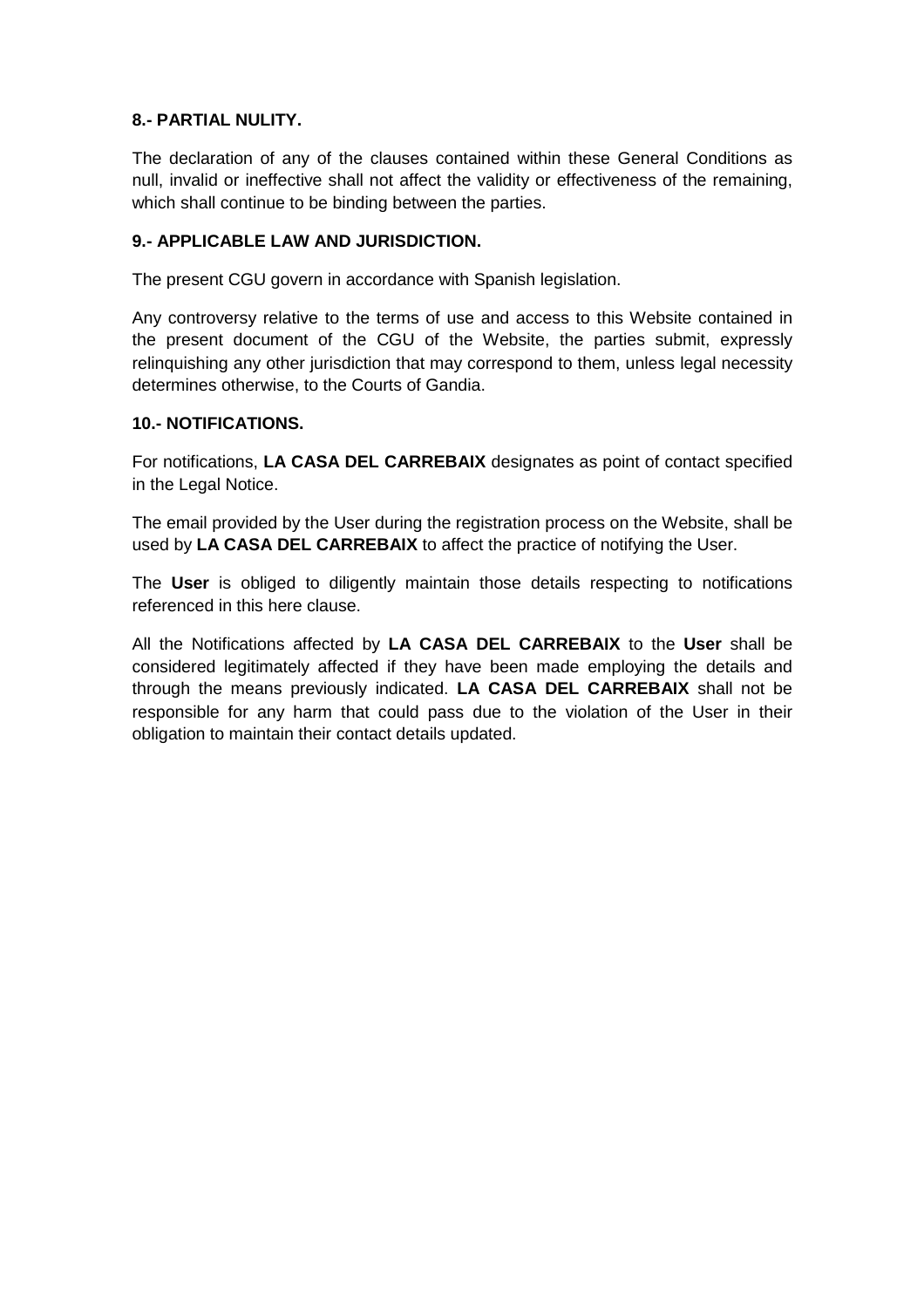## **PRIVACY POLICY**

This privacy policy is in accordance with Regulation (EU) 2016/679 of the European Parliament and of the Council, of the 27th of April, 2016, concerning the protection of natural persons with regard to the processing of personal data and free movement of these data (RGPD), to Organic Law 3/2018, of the 5th of December, Protection of Personal Data and digital rights guarantee (LOPDGDD), as well as in what is not contrary to the regulations indicated, to the Law Organic 15/1999, Protection of Personal Data (LOPD) and its development regulations, and/or those that could replace or update in the future.

Our organisation is committed to the privacy of your personal data. The personal data provided are necessary to provide our services and are processed in a lawful, fair and transparent way, ensuring adequate security of them, including protection against unauthorised or illegal processing and against loss, destruction or accidental damage through the application of technical and organisational measures.

In this document we want to offer you, in a transparent and loyal way, all the necessary information related to the processing of your personal data that this organisation makes.

### **I.- RESPONSIBLE FOR THE PROCESSING**

**IDENTITY:** CARRER BAIX, S.C.P. **C.I.F./N.I.F.:** J97097471 **ADDRESS:** C/ DE BAIX, 25, 03790 ORBA (ALICANTE) **TELEPHONE:** 625139900 **E-MAIL:** info@casaruralorba.com

### **II.- RECIPIENTS OF THE PERSONAL DATA**

1. The personal data provided shall not be subject to any transfer unless it is stated specifically in the specific processes.

2. Optionally, for the contracting of computing cloud services and/or services for the sending of emails, as well as related services, the personal data can be:

- Transferred to businesses for digital services located within the European Economic Area (EEA) or,

- Transferred to businesses for digital services located outside the EEA under the protection of the Privacy Shield as they count on means of protection sufficient to guarantee the security of personal data. More information available following this link: https://www.privacyshield.gov/welcome
- 3. Optionally, to administrations and other organisations when they are required in compliance with legal obligations.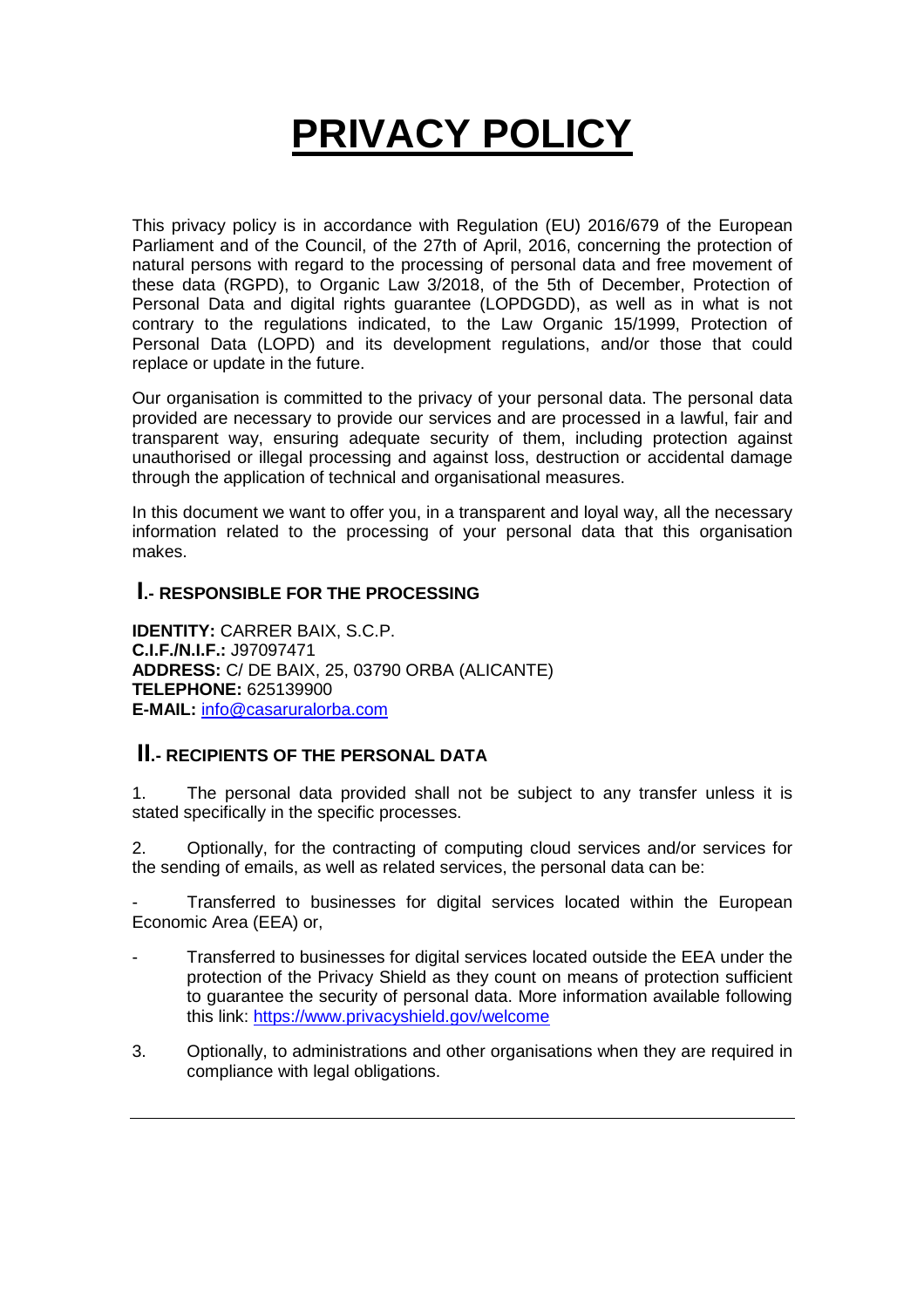## **III.- LEGAL BASIS FOR PROCESSING YOUR PERSONAL DATA**

In each case of processing of personal data collected concerning yourself, we will inform you of the legal basis that legitimises the processing of your personal data.

## **IV.- RIGHTS**

#### **RIGHT TO ACCESS**

The right to obtain confirmation of whether or not we are proccessing personal data concerning you, or not, and, in such case, right of access to personal data and the following information: the purposes of the processing, the categories of personal data in question, the recipients or the categories of recipients to whom the data were communicated or will be communicated. personal, period of conservation or the criteria used to determine this term, the existence of the right to request from the responsible the rectification or suppression of personal data or the limitation of the processing of personal data relative to the interested party or to oppose such processing, the right to present a claim before the Spanish Agency for Data Protection (AEPD), the existence, where appropriate, of automated decisions, including the preparation of profiles, when data is transferred to third countries the right to be informed of the appropriate guarantees applied.

#### **RIGHT TO RECTIFICATION**

You have the right to request the rectification of your personal data if these are innaccurate, including the right to complete data that is incomplete. We must bear in mind that by providing personal data by any means, guarantees that they are true and accurate and agrees to notify us of any change or modification thereof. Therefore, any damage caused due to a communication of erroneous, inaccurate or incomplete information in the forms of the web, will be the exclusive responsibility of the interested party.

#### **RIGHT TO SUPPRESSION**

It is the right to request the suppression of your personal data when, among other assumptions, they are no longer necessary for the purpose for which they were collected, or they are being processed differently or you withdraw the consent. It must be borne in mind that the suppression will not proceed when the processing of personal data is necessary, among other assumptions, for compliance with legal obligations or for the formulation, exercise or defense of claims.

#### **RIGHT TO LIMITATION**

You have the right to request that we limit our processing of your personal data, which means that in certain cases you can ask us to temporarily suspend the processing of your personal data or that we keep them beyond the necessary time when you may need it.

#### **RIGHT TO WITHDRAW CONSENT**

It is the right to withdraw the consent you have provided by checking "I have read and accept the privacy policy" at any time and as specified in the corresponding section "Exercise of rights" or in the specific processing of commercial communications or Newsletter. It must be borne in mind that this right will not be effective if, among other cases, the processing of personal data is necessary for the fulfillment of a legal obligation, the execution and maintenance of a contractual relationship, or for the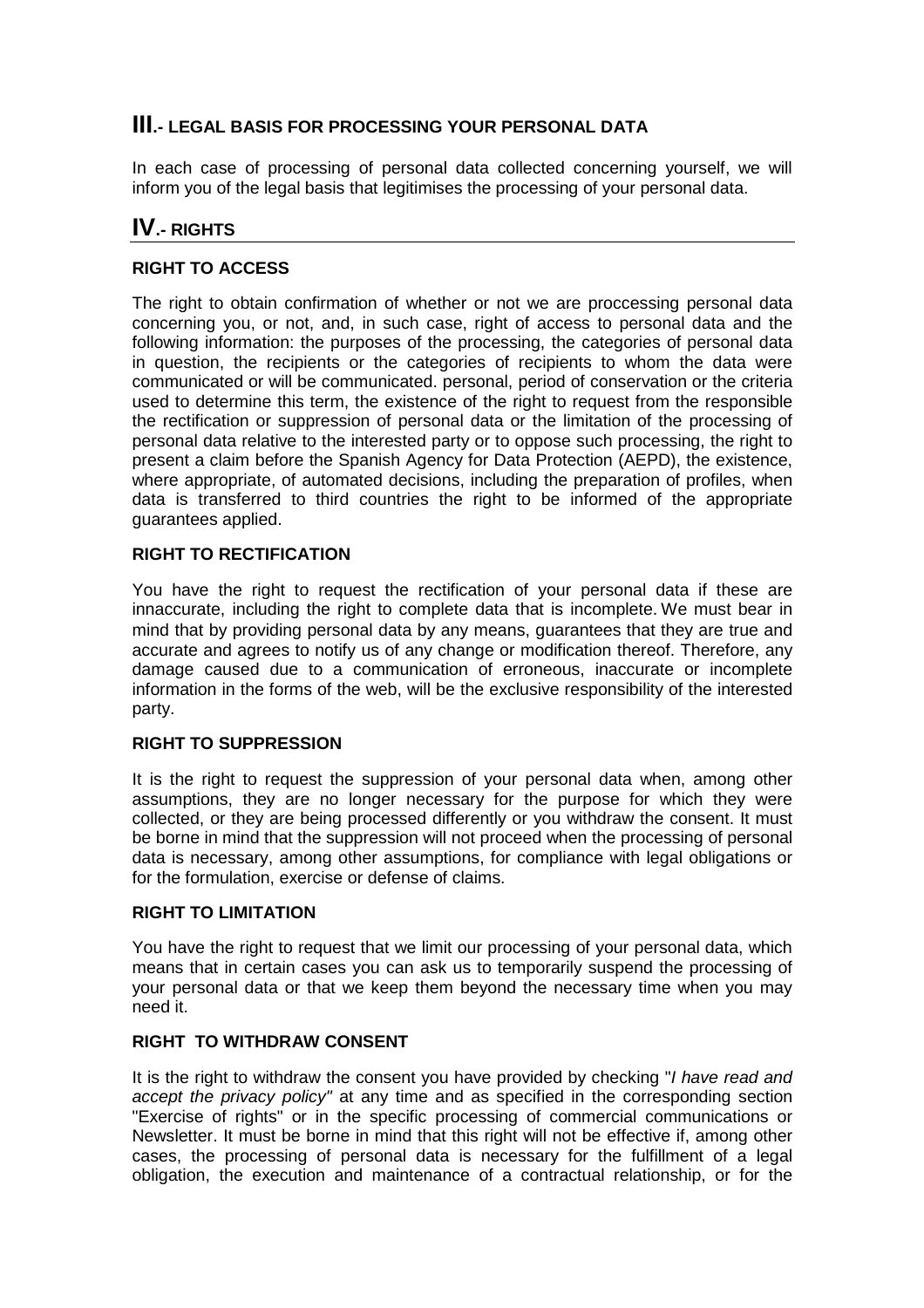formulation, exercise or the defense of claims. Likewise, the withdrawal of consent will not have retroactive effects, it will not affect the legality of the processing based on the consent prior to its withdrawal.

#### **RIGHT TO PORTABILITY**

It is the right to receive the personal data that concern you and that you have given us, in a structured format, of common use and mechanical reading, and to transmit them to another responsible, as long as: the processing is based on your consent and is carried out by automated or computerized media.

#### **RIGHT TO OPPOSITION**

You have the right to oppose the processing of your personal data on the basis of our own legitimate interest. We will not continue processing the personal data unless we can show compelling legitimate motive for this which overrules your interests, rights and liberties, either for the formulation, the exercising or defence of grievances.

#### **RIGHT TO FILE A CLAIM WITH A CONTROL AUTHORITY**

If you suspect that we are processing your personal data incorrectly, you can contact us or you also have the right to file a claim with the Spanish Data Protection Agency (AEPD):

https://www.agpd.es/portalwebAGPD/index-ides-idphp.php

#### **EXERCISING OF THESES RIGHTS**

You can exercise your rights by letter to the postal address indicated above or by email info@casaruralorba.com, attaching, in both cases, a copy of your NIF/NIE/Passport or similar document.

#### **V.- PERSONAL DATA PROCESSING.**

#### **GENERAL PROVISIONS**

The personal data requested in each of the specific processings are adequate, pertinent and limited to what is necessary in relation to the purposes for which they are processed, thus complying with the principle of data minimization.

The personal data requested in each of the specific processings are strictly necessary, the refusal to provide them would imply not being able to provide the requested service.

The communications of the personal data provided in each of the specific processings in some cases are necessary for the execution and maintenance of a contract and in other cases for compliance with a legal obligation applicable to the responsible.

#### **CONTACT FORM/COMMENTS**

Personal data will be processed to channel requests for information, suggestions and complaints from users or customers. As well as to manage the news blog.

The legal basis that legitimizes the processing of personal data is the legitimate interest.